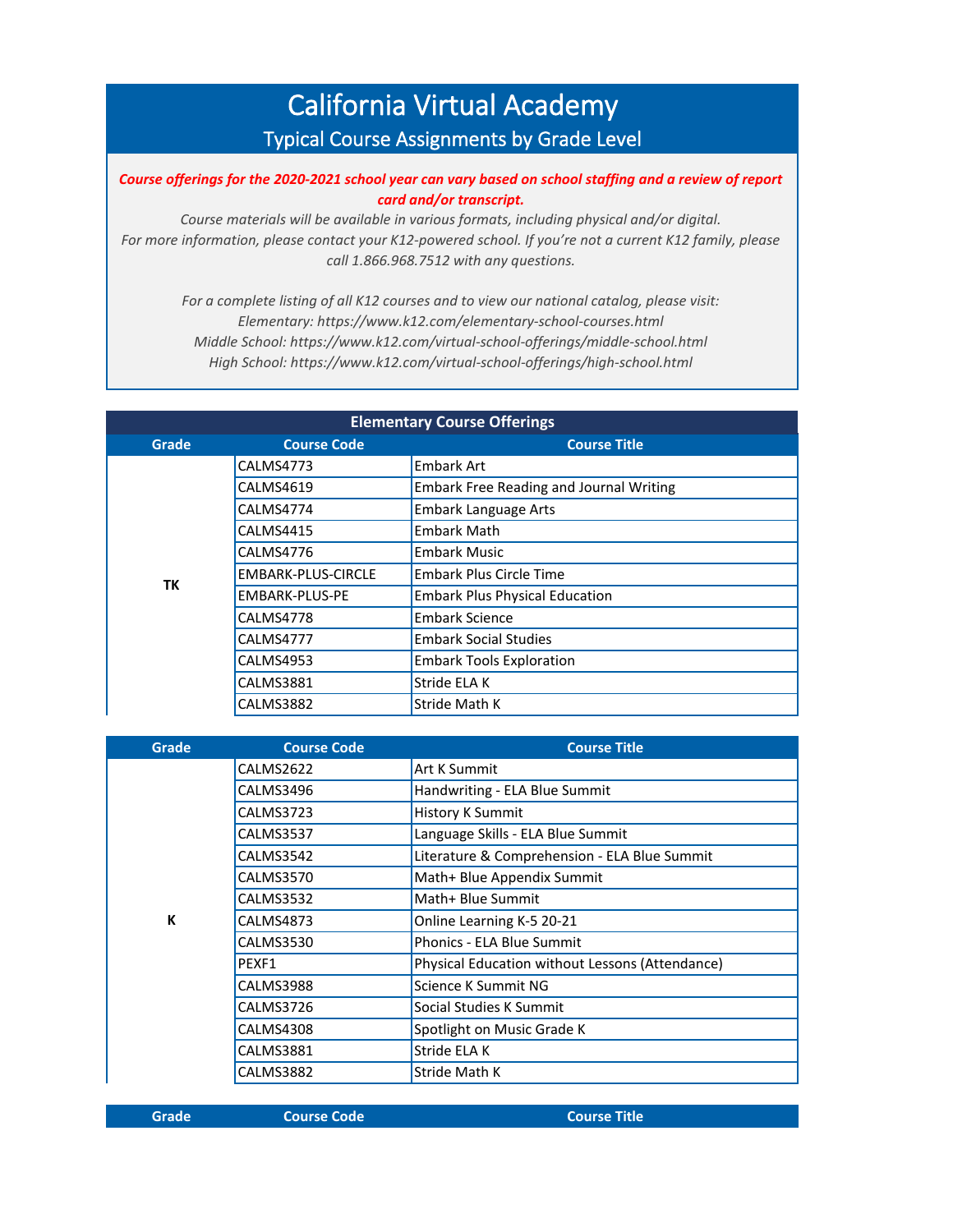|   | CALMS3509        | Art 1 Summit                                    |
|---|------------------|-------------------------------------------------|
|   | CALMS3539        | Handwriting & Writing Skills - ELA Green Summit |
|   | CALMS3721        | History 1 Summit                                |
|   | CALMS3543        | Literature & Comprehension - ELA Green Summit   |
|   | <b>CALMS3571</b> | Math+ Green Appendix Summit                     |
|   | CALMS3540        | Math+ Green Summit                              |
|   | CALMS4873        | Online Learning K-5 20-21                       |
| 1 | CALMS3531        | Phonics & Spelling - ELA Green Summit           |
|   | PEXF1            | Physical Education without Lessons (Attendance) |
|   | CALMS3989        | Science 1 Summit NG                             |
|   | CALMS3730        | Social Studies 1 Summit                         |
|   | CALMS4292        | Spotlight on Music Grade 1                      |
|   | CALMS3865        | Stride ELA 1                                    |
|   | CALMS3870        | Stride Math 1                                   |
|   | CALMS3536        | Vocabulary - ELA Green Summit                   |

| <b>Grade</b> | <b>Course Code</b> | <b>Course Title</b>                             |
|--------------|--------------------|-------------------------------------------------|
|              | CALMS3514          | Art 2 Summit                                    |
|              | CALMS3545          | Handwriting - ELA Orange Summit                 |
|              | CALMS3772          | History 2 Summit                                |
|              | CALMS3541          | Literature & Comprehension - ELA Orange Summit  |
|              | CALMS3572          | Math+ Orange Appendix Summit                    |
|              | CALMS3529          | Math+ Orange Summit                             |
|              | CALMS4873          | Online Learning K-5 20-21                       |
| 2            | PEXF1              | Physical Education without Lessons (Attendance) |
|              | CALMS3996          | Science 2 Summit NG                             |
|              | CALMS3731          | Social Studies 2 Summit                         |
|              | CALMS3494          | Spelling - ELA Orange Summit                    |
|              | CALMS4293          | Spotlight on Music Grade 2                      |
|              | CALMS3866          | Stride ELA 2                                    |
|              | CALMS3871          | Stride Math 2                                   |
|              | CALMS3544          | Vocabulary - ELA Orange Summit                  |
|              | CALMS3546          | Writing Skills - ELA Orange Summit              |

| Grade | <b>Course Code</b> | <b>Course Title</b>                             |
|-------|--------------------|-------------------------------------------------|
|       | <b>CALMS3526</b>   | Art 3 Summit                                    |
|       | CALMS3648          | <b>ELA 3 Summit</b>                             |
|       | CALMS3740          | <b>History 3 Summit</b>                         |
|       | <b>CALMS3610</b>   | Math 3 Summit                                   |
|       | CALMS4873          | Online Learning K-5 20-21                       |
| 3     | PEXF1              | Physical Education without Lessons (Attendance) |
|       | CALMS4003          | Science 3 Summit NG                             |
|       | CALMS3733          | Social Studies 3 Summit                         |
|       | CALMS4295          | Spotlight on Music Grade 3                      |
|       | <b>CALMS3867</b>   | Stride ELA 3                                    |
|       | CALMS3872          | Stride Math 3                                   |
|       | CALMS3877          | Stride Science 3                                |
|       |                    |                                                 |

| Grade |  |  |
|-------|--|--|
|       |  |  |
|       |  |  |